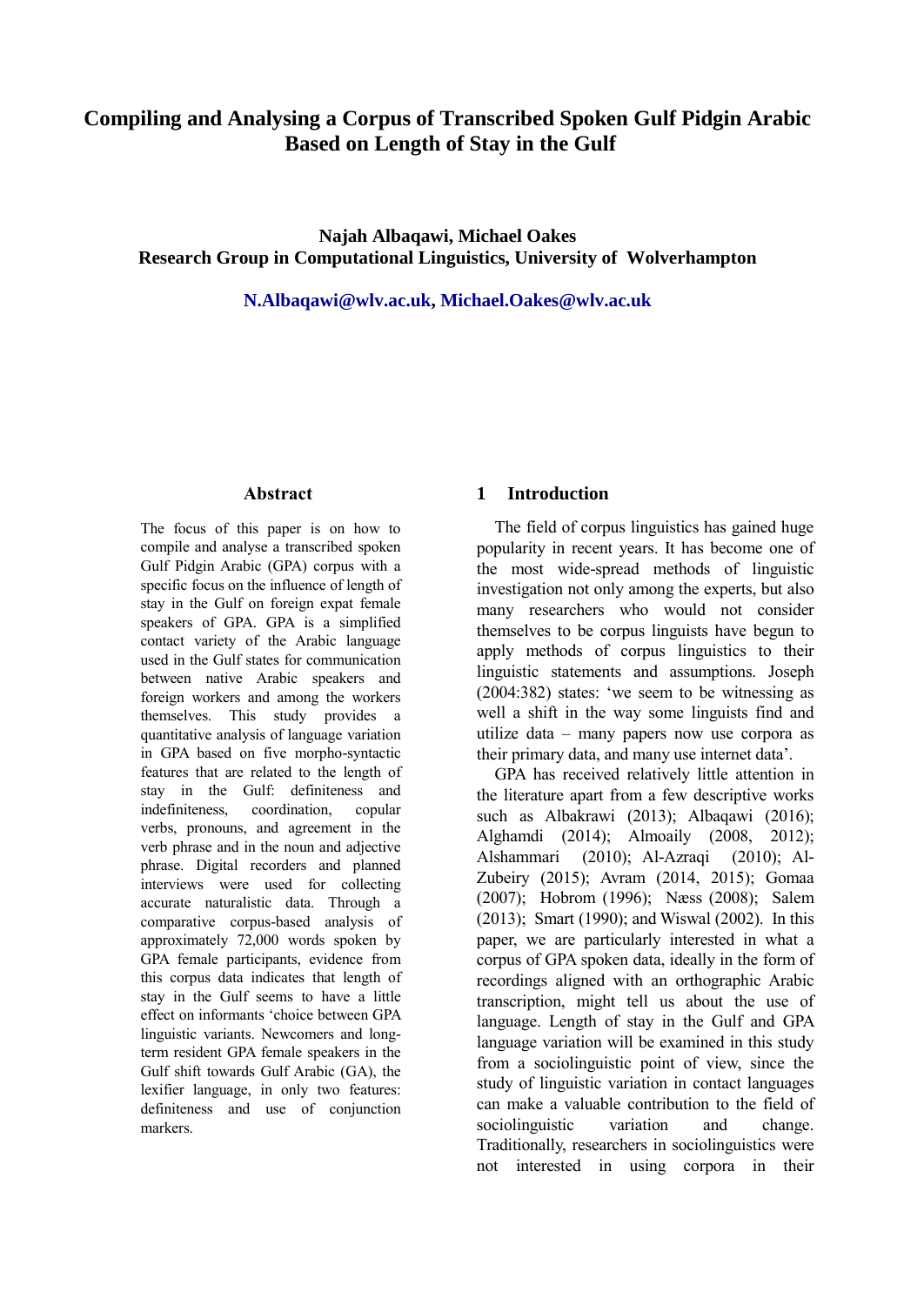investigations (Baker, 2010:1) until 1996 when McEnery and Wilson suggested a first possible relation with corpora. They showed the value of supplementing the qualitative analysis of language with quantitative data (McEnery  $\&$ Wilson, 2003). In 2006, McEnery et al. also indicated that along with the speed of information processing, there are specialised software which can classify and select words to look at their frequencies between major classes, for example, male and female usage.

This paper will start with a brief definition of pidgin and the situation of pidgin Arabic in Saudi Arabia. This will be followed by a discussion of compiling and analysing a spoken variety of Arabic, GPA, and the difficulties associated with that. Then we will analyse the impact of the number of years of residency by Asian female workers located in the Gulf as a potential factor conditioning language variation in GPA. The final section will provide some conclusions and suggestions for future studies on GPA.

# **2 Definition of Pidgin**

In this section we will try to give a simple definition of pidgin and creole, regardless of the diverging views in defining these two contact language types.

**Pidgin**: Pidgin is defined by Velupillai (2015) as "a language that emerges when groups of people are in close and repeated contact, and need to communicate with each other but have no language in common". McWhorter (2001, 2004) also defined pidgins as the languages that result from maximal contact and adult language learning, and their speakers use them as "transitory tools" for passing exchanges. If people use this simplified version of language, pidgin, as an everyday language, a pidgin can become a real language, a creole.

Usually a pidgin language is a blend of the vocabulary of one major language (i.e. language of the dominant group which is referred to as the 'lexifier' or 'superstrate', in our case GA) with the grammar of one or more other languages (i.e. languages which are spoken by groups with lesser social status to the lexifier speakers which are referred to as the 'substrate languages'. In our case they are from the following six different language groups: Tagalog, Punjabi, Sinhala, Malayalam, Sunda, and Bengali).

# **3 The Situation of Pidgin Arabic in the Gulf States**

The situation in which GPA was developed is a textbook case of the situations that create a pidginised variety. Sakoda and Siegel (2003:1) write:

> Nowadays, the term "pidgin" has a different meaning in the field of linguistics. It refers to a new language that develops in a situation where speakers of different languages need to communicate but don't share a common language.

According to their definition, the situation in the Gulf States is ideal for the birth of a new contact language as the Arab Gulf States are located in the centre of the Old World<sup>1</sup>. Following the October 1973 "oil boom," the Arab Gulf States  $(GCC)^2$  have experienced radical social, political and demographic changes in a very short time. This has led to an extremely rapid increase in the demand for foreign labour. The number of foreign labourers in the Gulf countries, especially the Kingdom of Saudi Arabia, rapidly increased, amounting to almost 4.4 million in 1985, a more than three-fold increase within a single decade. Also, the kingdom is the biggest economy in the Arab world, endowed with the world's second largest proven oil reserves. This makes Saudi Arabia a major hub for population movements (De Bel-Air, 2014). Saudi Arabia, as stated by Avram (2013b), has a multilingual setting as do all Gulf countries; Gulf Arabic (GA) is a form of Colloquial Arabic language spoken by the indigenous people of the Gulf Region. Migrant workers, who come from various linguistic backgrounds and usually do not speak Arabic, come into contact with GA speakers as well as speakers of other Arabic dialects, and there is an urgent need for communication between the two groups, "Arabic-speaking locals and expats on one hand and non-Arabic speaking expats on the other" (Almoaily, 2012, p. 1). Thus, a simplified form of Arabic has developed as a result of this

 $\overline{a}$ 

<sup>1</sup> Some geographers use the term Old World to refer to Asia, Africa, and Europe (see

Mundy, Butchart, and Ledger 1992).

<sup>2</sup> Gulf Cooperation Council, which includes: Saudi Arabia, Kuwait, Bahrain, Qatar, United Arab Emirates, and Oman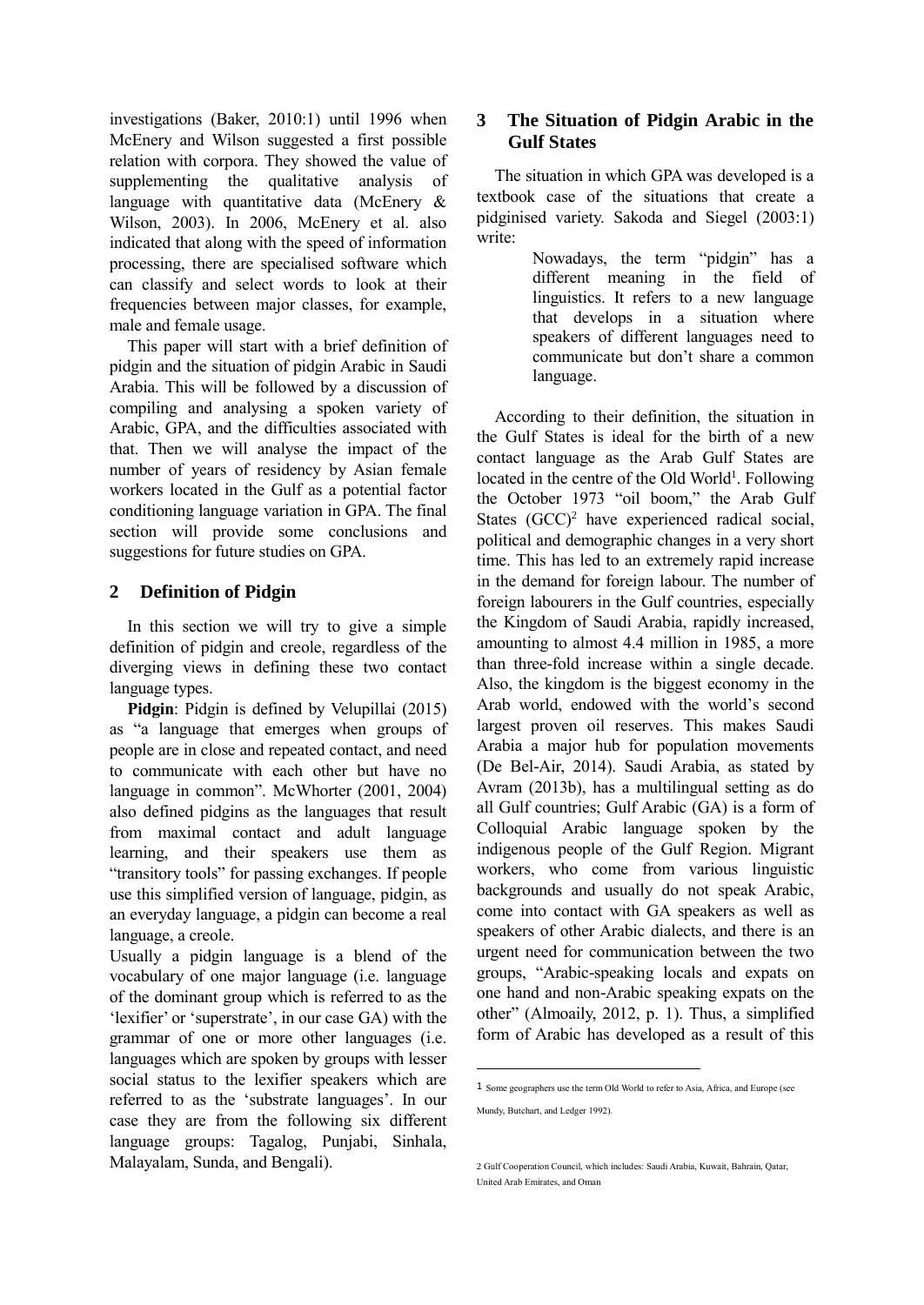contact which is known as 'Gulf Pidgin Arabic' (henceforth GPA). GPA is a reduced system of language that is used for communication between foreign workers and the native speakers of Arabic. Indeed, GPA and GA are two distinct forms of language, with lexical, phonological, syntactic, and morphological differences. At the level of phonology, Albaqawi (2016) who conducted a study that investigated the phonetic variation within GPA spoken by Asian migrant workers in the Gulf countries concluded that the basic GPA phonetic inventory is either reduced or simplified and differences in phonology are limited in GPA varieties. However, one vital question should be asked: Does a local speaker use GPA when he/she is speaking to a GPA speaker? To answer this question, Almoaily (2008) asked 77 Saudi respondents if they 'don't mind using GPA with speakers who are not fluent in GA'. Half of the Saudi respondents agreed to use GPA with non-Arabic speaking foreigners (especially among the younger generation of locals) and the other half either disagreed or strongly disagreed with this statement. He also claimed that locals' use of GPA when speaking to GPA speakers was higher than 50%.

However, this issue is still a controversial and it depends on the quantity and quality of input which GPA speakers are daily exposed to the superstrate language, GA.

# **4 Corpus and Methodology**

When spoken language is addressed, traditionally, a corpus linguistics work starts with deriving an orthographic transcription from a recording of large stretches of speech. The main aim of building a spoken language corpus is to acquire large amounts of data reflecting the natural use of language. Thus, all the data in this research are collected via interviews with female informants who do not speak Gulf Arabic as their first language. In order to examine such data, a quantitative variationist analysis of GPA variability was used. In this study we attempt to provide a quantitative analysis which aims to discover the potential effect of the number of years spent in the Gulf on variability in GPA morpho-syntax.

## **4.1 The Corpus**

The corpus consists of the speech of informants participating in interviews which were conducted in Saudi Arabia<sup>3</sup> . To test the influence of the length of stay on the GPA female speakers' language variation, face-to-face recorded interviews were conducted between the subjects and the interviewer (the first author) by using a high-quality digital voice recorder<sup>4</sup> and ranged from 16 to 27 minutes. The data-base consists of interviews with 72 GPA speaking female informants from six linguistic backgrounds (Malayalam, Punjabi, Bengali, Tagalog, Sunda, and Sinhala) as these substrate languages are the largest number of speakers in Saudi Arabia based on the results of the Population Census from De Bel-Air (2018). Half of the data was produced by informants who have spent five years or less in the Gulf while the other half had spent ten years or more in the Gulf at the time the researcher interviewed them. This paper seeks to investigate whether the long-term residents have actually shifted towards GA or not. The structural patterns of GA that were collected from the newcomers of each language group were compared with those of long-term residents (e.g. newly-settled Tagalog speakers vs. Tagalog speakers who spent more than a decade in the Gulf). In other words, we compared their proportional use of GA tokens of the morpho-syntctic phenomena investigated in this study: Arabic definiteness markers (i.e. the prefix *al-*), Arabic conjunction markers (these markers are mostly the free morphemes *wa* 'and', *laakin* 'but', and *aw* 'or'), object or possessive pronoun (i.e. subject pronouns in GA are the free morphemes , 1SG *ana* whereas object and possessive pronouns are always bound morphemes, 1SG -i.), copula (i.e. the GA copula *fi* is used overtly only in the past and future whereas it is covert in the present tense), and agreement in the verb phrase and the noun phrase with that produced by their newly settled counterparts. We opt to examine these morpho-syntactic features as we believe that they are adequate to test the proposed typological features (reduced inflection; reduction of agreement markers in verb and noun and adjective agreement, and reduced inventory of function words; copulas, definite and indefinite

 3 All the interviews were conducted in the Saudi Central Province where Najdi Arabic – a sub-dialect of GA – is spoken

<sup>4</sup> Olympus vn-7800pc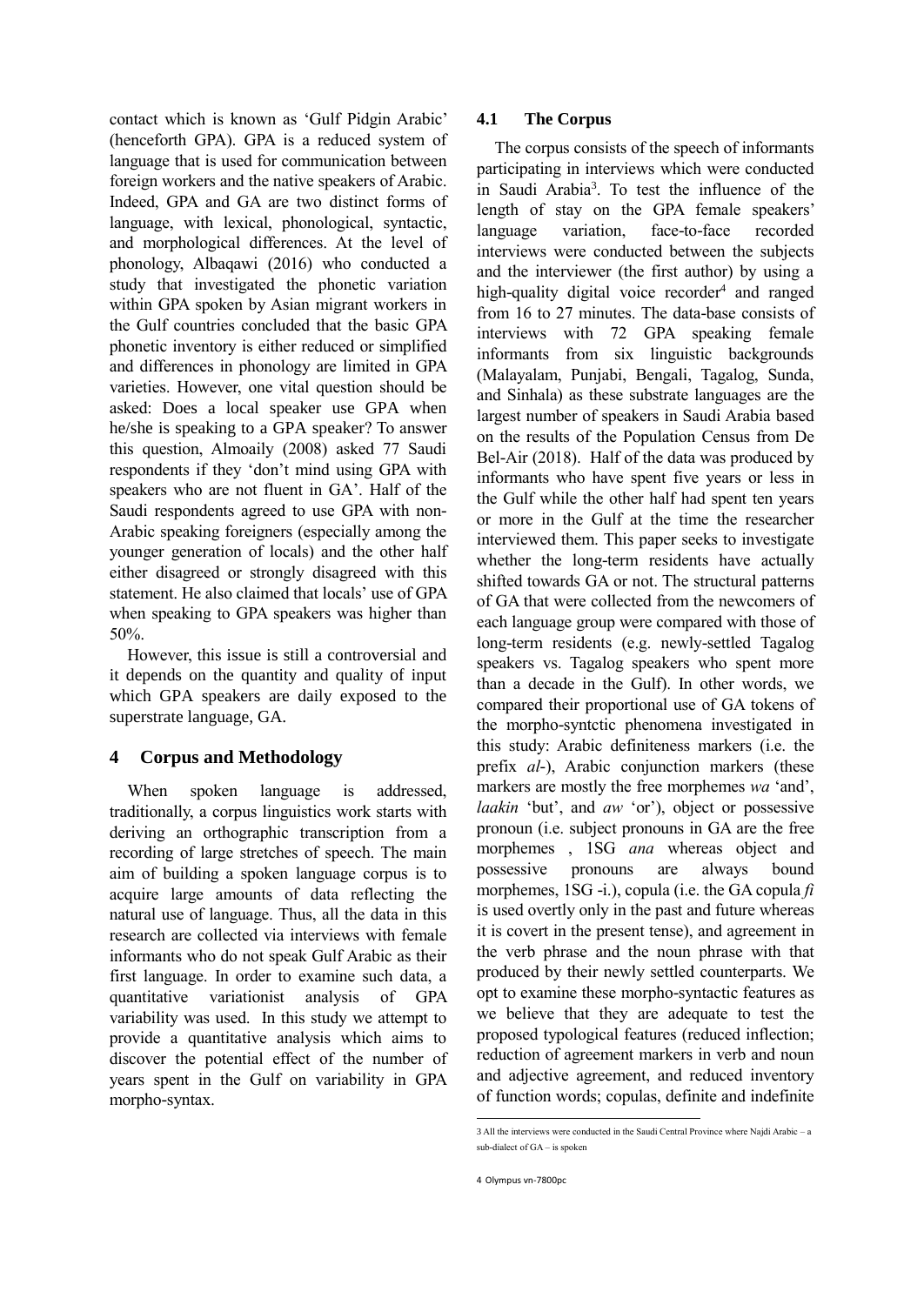articles, and pronouns) that might be found in all pidgin and creole languages worldwide (irrespective of their input languages) see Almoaily (2013); Bakker (1995, 2003); Roberts and Bresnan (2008); Bakker, Daval-Markussen, Muysken, and Parkvall (2011); Sebba (1997); and Siegel (2004).

Counting the lexical features has been excluded for two reasons: First, the purpose of this paper is to examine the structure of GPA rather than its lexicon. Second, vocabulary studies are more related to developed languages. For example, Malmasi, et al. (2016) identified a set of four regional Arabic dialects (Egyptian, Gulf, Levantine, North African) and Modern Standard Arabic (MSA) which are all native languages unlike the GPA which has no natives.

General principles for the quantification of variability above the level of phonology are still a matter of debate (Macaulay, 2002). A number of researchers have come up with several approaches for the quantification of tokens. Some quantify them by the number of words as was done by Precht (2008) and Cheshire, Kerswill and Williams (2005). On the other hand, some researchers prefer to quantify them per minute or hour of speech in a sociolinguistic interview, as was done by Rickford and McNair-Knox (1994). In our case, we preferred to calculate the tokens per number of words as Almoaily (2013) suggested, irrespective of the length of the turn or the number of words produced in a minute of speech. Our reason was that the informants of our study have been exposed to GPA over a period ranging from eight months to twenty-five years, and newly arrived speakers are expected to speak slower than those who have spent more than ten years in the Gulf.

#### **4.2 Transcribing the Interviews**

The first author transcribed the interviews herself. It took nearly three hours to transcribe and revise only ten minutes of speech. She used Express Scribe Transcription Playback Software<sup>5</sup> and transcribed that segment of the interview manually<sup>6</sup> (since the transcriptions of the whole interviews are in Standard Arabic script).

### **4.3 Annotation of Counting the Tokens**

In the corpus each variant of a variable is labelled with a unique code<sup>7</sup>. The example below shows a code and its meaning:

(روابط- - ) /(روابط+) **:Code**

**Meaning:** The conjunction marker is present  $(CONJ +)/$  The conjunction marker is dropped (CONJ -).

In order to count and retrieve the tokens from the transcribed interviews, we used the AntConc software<sup>8</sup>. AntConc is one of the best tools for analysing a corpus. Froehlich (2015) refers to AntConc as a very good toolkit for finding patterns in language which would be difficult to identify just by reading the text. Figure 1 below shows how a transcribed interview appears with the AntConc program:

| - AntConc. 3.4.4w (Windows) 2014         |                                                                              |                                                                                                                                                                                                                                                                                                                                                                  | Mikrobi (Taubikaba) E                                                                                                                                                                                                                                                                                                                                                                                                                                                                                                                                                                                                                                                                                                                                                                                                                                                             |               |
|------------------------------------------|------------------------------------------------------------------------------|------------------------------------------------------------------------------------------------------------------------------------------------------------------------------------------------------------------------------------------------------------------------------------------------------------------------------------------------------------------|-----------------------------------------------------------------------------------------------------------------------------------------------------------------------------------------------------------------------------------------------------------------------------------------------------------------------------------------------------------------------------------------------------------------------------------------------------------------------------------------------------------------------------------------------------------------------------------------------------------------------------------------------------------------------------------------------------------------------------------------------------------------------------------------------------------------------------------------------------------------------------------|---------------|
| Får Gobal Settings Tool Preferences Help |                                                                              |                                                                                                                                                                                                                                                                                                                                                                  |                                                                                                                                                                                                                                                                                                                                                                                                                                                                                                                                                                                                                                                                                                                                                                                                                                                                                   |               |
| <b>Corpus Film</b><br><b>MTM</b>         | File View Hits 0                                                             | Concordance Concordance Plot File View Custwarts Quarte Colocated Word Lat Keyword List<br>File Old T.txt                                                                                                                                                                                                                                                        |                                                                                                                                                                                                                                                                                                                                                                                                                                                                                                                                                                                                                                                                                                                                                                                                                                                                                   |               |
|                                          | : {- أَلَهَرَ بَعْثَ + } أَنَا شَعْلَ (تُوافِقُ أَلْفِعَلَ مِنْ أَلْفَاعِلَ) | خسة سة (توافق الاسرع) القدر ) - مدعن كويت<br>بعين علاص (ترافق الفعل مع القاعل: ) يعتبر (الفعل الرابط -)  لريعه سنة<br>الإسرير العد-) عاقة (الفعل الرابط +) . مرجودها كلو<br>القتل الرابط-) . ولد واهدسته (توافق الصفه مع الموصوف -) ، و (روابط +). التين شهور).<br>ترافق أشبقه من المرضوف -) لا مافيه (الفعل الرابط +) من حوز (غياب الضمير). و (روابط +) المقال) | (- بعد مجنة لا من ذلك لا (العقل الرابط-) خصبة سنة (توافق للإسرمج العد-) اول لا في كويت (ال التعريف-) للا (العقل الرابط(- من قلبين (ال التعريف)<br>ال الفريك-) ، و (روابط +) ها بعد عسه سنه (نوافق لاسرم) لعند -) انا شغل (نوافق العل م) القاعل -) في مستشفر (ال الفريف -) كويس الحملة (ال)<br>بياعة (ال العريف ) سنة (ترافق الإسريق الصفة -) بعد علامي (ترافق العلم) على القطي ) . عشره بعد العديد المواجد الراب لا أول شغل (ترافق<br>العل م؛ الناعل -). مال شركة قر مكب لا لا عاقة (العل الرابط +) وله كويس فيه (العل الرابط +) . كورس غربر بس عادي يعرر س شربه شربه جلب<br>(+ نوافق الفعل من الفاعل -) ابوه ابوه ابوه ابوه ممكن بلظم(لوافق الفعل من الفاعل -)   شوبه شوبه نوه بعدي خلاص (لوافق الفعل من الفاعل -)    و ( إروابط)<br>ترافق لاسرمز العد-) ولما ثان (العل الرابط-) ثلاثة سنة (ترافق للاسرمز العد-) فيه (العل الرابط+) . ولمزها من الص معدمامل سنة شهر (ترافق)      |               |
| Total No.<br><b>Files Processed</b>      | Search Term E Words E Case E Reger<br><b>Stat</b>                            | $\sqrt{2}$<br>Advanced  <br>17/A                                                                                                                                                                                                                                                                                                                                 | غاب الضمر) لا غير صح كاثر الرقق الصلة م؛ المرصوف -) يعدر فيه (قطل الرابط +) - ثابريعدر ها ليش سري لا غير صح كاثر (ترقق الصلة مز)<br>الموضوف ·) يقدر فيه (العل الرابط +)   ثانريقتر قا ليش سوك (ترافق للغل بو القابل ·)   كنا الكويت (ال العريف +) ليش سوك (ترافق الغل بوا<br>التاعل -) . جنب مر نفس الشر: (أن التعريف +) أبوه أبوه عشان بعدفيه (أفعل الرابط +) . شغل مكتب (أل التعريف -) أه تقالوق لا لا مر كلو يعني (أفعل)<br>الرابط ). ثانو مكل (ترافق الصله من المرصوف -) لوسون ها تاقلوق و (روابط +) باساسر. ها سايا من دوناو ها ثانو كالر (ترافق الصله من المرصوف)<br>هَا (الفل الرابط ) - مسلم مكان مو دايو بقدر (الفقل الرابط ) - ناس كاثر (غياب الضمير) الجليز في الأخر (غياب الضمير) الجليزي (-)<br>الفعل الرابط ) - ناس كاثر (غياب الضمير) - غربيا كاثر (توافق الفعل و: القاعل -) - بس غربي بعديد مو يعدي مو يكو بر ا ايود كاثر (توافق الفعل مع القاعل)<br>Hit Location | Clone Results |

Figure 1: Old Tagalog corpus

We tried to find the frequency of occurrence for every linguistic feature chosen in the study (e.g. definiteness). The Concordance view showed whenever the chosen linguistic feature (e.g. definiteness) appeared in our corpus (e.g. Tagalog corpus newcomers) and some context of it (such as a window of x words). We did the same for all the corpus files that we had. We then calculated the percentage of tokens produced in every variant.

 5 Professional audio player software designed to assist the transcription of audio recordings (Free, cross- platform).

<sup>6</sup> Arabic transcription/dictation software tools for non- standard Arabic varieties or Arabic-based contact languages are inaccurate and thus were avoided in transcribing the data for the current study.

 7 We used Arabic characters as a unique code.

<sup>8</sup> A freeware corpus analysis toolkit for concordancing and text analysis.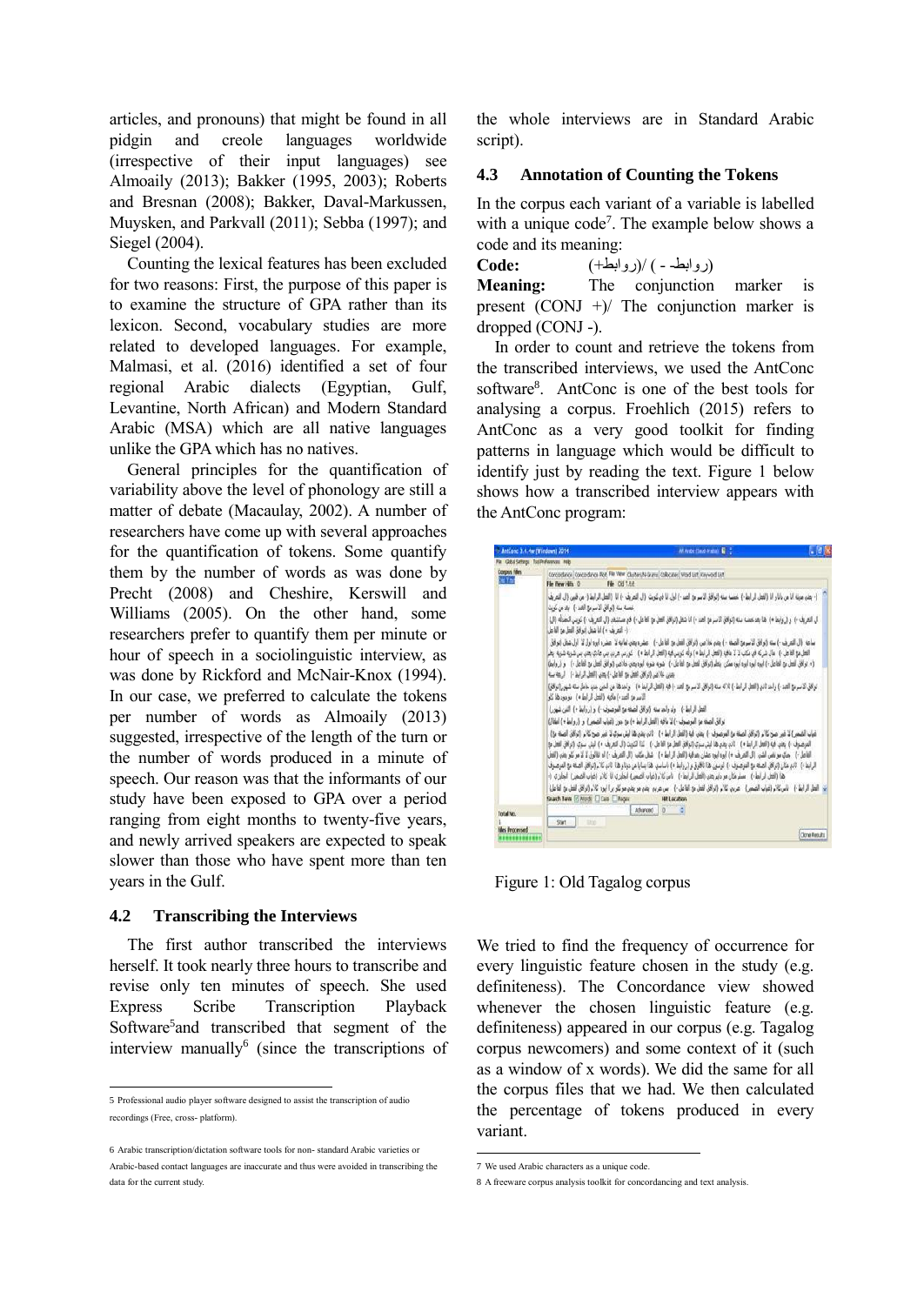To compare the use of the given variant by members of a sub- group with that of other subgroups (e.g. newly-settled female Tagalog speakers vs. long-term female Tagalog residents), the researchers used statistical analysis to look at the differences between two corpora.

This was used to establish the significance of the effect of the years of residency in the Gulf on variation in GPA

### **5 Issues in Compiling and Analysing a Spoken Corpus**

This study depends on using a suitable corpus and since GPA is only a spoken variety of the Arabic language, there was no such corpus previously available in electronic form. In addition, the GPA corpus is different from Arabic Learner Corpus as in Alfaifi and Atwell (2013). In the Arabic Learner Corpus, the students are all trying to learn Standard Arabic, while in the GPA corpus, the target language, whether GA or GPA, is a matter of debate. Thus, we had to design and build our own corpus. A number of difficulties and challenges were associated with implementing such a corpus. These included, size, balance (choosing informants), representativeness, and annotation. We will discuss the question of annotation here.

**Annotation:** Annotating a corpus written in Arabic script presents challenges. Many dialects are written in different scripts, have no conventions for spelling and no large body of literature. In our case we have "code-mixed" text, interspersed with other languages (Arabic and English). As a first attempt, we labelled each variant of a variable with a unique Roman code (e.g. CONJ+ if the conjunction is used and CONJif the conjunction is dropped). This attempt failed because the AntConc software was not able to detect accurately the linguistic code switching within Arabic script text as Arabic script starts from right-to-left where English Roman script starts from left-to-right. To overcome these systematic changes in writing direction, we decided to retranscribe all our corpus files in a unified spelling system by using Arabic code instead of Roman code for the annotation (e.g. الرابط الفعل- the copula is used and الرابط الفعل+ the copula is dropped). This revised annotation works very well and it has been adopted in the main corpus.

# **6 Results and Discussion**

## **6.1 New versus Old participants**

Each language group was split into two groups based on their length of stay in Saudi Arabia, or any other GA speaking country (5 years or less referred to as "New" or 10 years or more referred to as "Old"). Chi-squared tests were run to establish the significance of the effect of years of residency in the Gulf on variation in GPA.

Results of simple concordance comparisons of the new and old participants are presented in Table 1. Comparing the percentages of occurrence of each variable gives us the opportunity to contrast the proportion of use of the GA variants as opposed to the proportion of use of the GPA variants.

These were variants in definiteness, conjunction markers, the copula, object and possessive pronouns and agreement in the VP and in the NP and in the ADJP presented in table 1 and Figure 2:

| <b>GA Linguistics Feature</b>         | <b>GPA Informants</b> |        |
|---------------------------------------|-----------------------|--------|
|                                       | new                   | old    |
| <b>Definiteness</b>                   | 10.7%                 | 33.7%  |
| <b>Conjunction Markers</b>            | 12.9%                 | 41.5%  |
| Copula Fi                             | 54.7%                 | 59.2%  |
| <b>Object and Possessive Pronouns</b> | 18%                   | 22.9%  |
| <b>Subject-Verb Agreement</b>         | 5.2%                  | 8.4%   |
| <b>Nominal Agreement</b>              | 19.3%                 | 26.6.% |

Table 1: Concordance and percentage used in the corpus of the new and old participants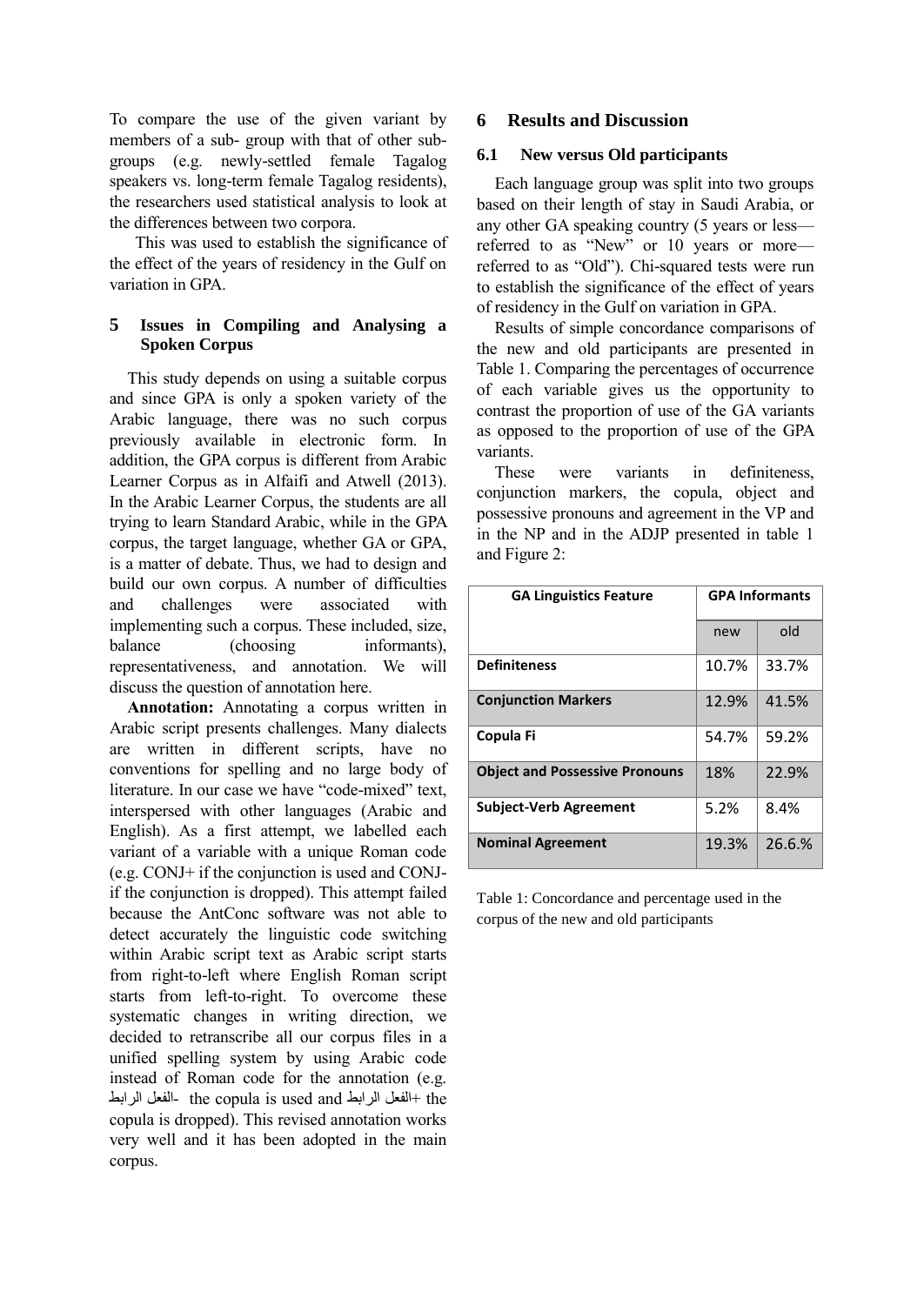

Figure 2: Data Comparison between New and Old GPA speakers

#### **6.2 Variation in Definiteness**

We noticed a possible link between the length of stay in GA speaking countries and the use of the definiteness marker *al-*. This shift towards GA was seen in all six language groups. The newlyarrived GPA speakers produced the definiteness marker in 10.7% of the cases, whereas the old members produced them in 33.7%. The chisquared test revealed that the difference between the new informants and those who stayed longer in the Gulf in producing definiteness markers is significant at a p-value of 0.002.This noticeable shift towards using the GA definiteness marker among the long-term residents could potentially be a result of the fact that definiteness in GA is one of the morpho-syntactic features that are easiest to learn as it only involves adding the prefix *al –* or one of its allophones – to the target noun.

### **6.3 Variation in the Use of Conjunction Markers**

The data reveals a major shift towards GA in the use of conjunction markers. This effect was seen in all six language groups. The newlyarrived GPA speakers produced conjunction markers in 12.9% of the cases, whereas the old informants produced them in 41.5%. The chisquare test reveals that the difference between the new informants and those who stayed longer in the Gulf in producing conjunction markers is significant at a p-value of 0.001. This significant difference could be due to the fact that learning GA conjunction markers is not hard. GA conjunction markers are free morphemes (e.g. *wa*  'and', and *aw* 'or'). This result is in parallel with Almoaily (2013)'s study of male GPA speakers.

#### **6.4 Variation in the Use of the Copula**

In GA, there is no copula in the present tense. Thus, the focus here is on the use of the copula *fi*  in the present tense in GPA. If long-term residents are found to drop the copula more than the newcomers, this might be an indication of a shift towards GA. The data reveals that the relation between the years of stay and the shift towards GA seems to be slightly negative at a p-value  $=$ 0.35. Overall, there is no significant shift towards Gulf Arabic in the data of speakers participating in this study regarding the use of a copula, as new speakers dropped it on average 54.7% of the time and old speakers dropped it in 59.2% of the time.

#### **6.5 Variation in the Use of the Object and Possessive Pronouns**

GA personal pronouns inflect for number, person, and gender. In GPA, there are four variants for object and possessive pronouns: GA bound pronoun which agrees with the noun in person, number, and gender, GA bound pronoun which does not agree with the noun, free pronoun, and dropping the object or possessive pronoun. On average, newly-settled informants in all six language groups produced bound object and possessive pronouns in 24.2% of the cases, while the long-term residents produced them in 49.2% of the cases. The difference is significant at a pvalue of 0.0001. Note that the newcomers produced tokens of pronouns in free forms 71% of the time and the old group counterparts produced them 75.5% of the time. In fact, this high rate of free object and possessive pronouns indicates that the overall shift is clearly not towards GA (bound pronouns) but GPA (free pronouns). Since this feature (free pronoun) is found in the informants' L1s, it could probably have some influence on GPA speakers and lead them to learn it at the first stage as reported in Almoaily (2012).

#### **6.6 Variation in Subject-verb Agreement**

In Gulf Arabic, the verb inflects for gender, number, tense, and person (Feghali, 2004). The data shows that there is a positive development related to the informant's length-of-stay in the use of verbs: members of the new group tend to drop verbs more frequently (35.6%) than their old group counterparts (8.4%). The rate of dropping the verb is significantly higher in the data of new informants at a p-value of 0.0002. However, it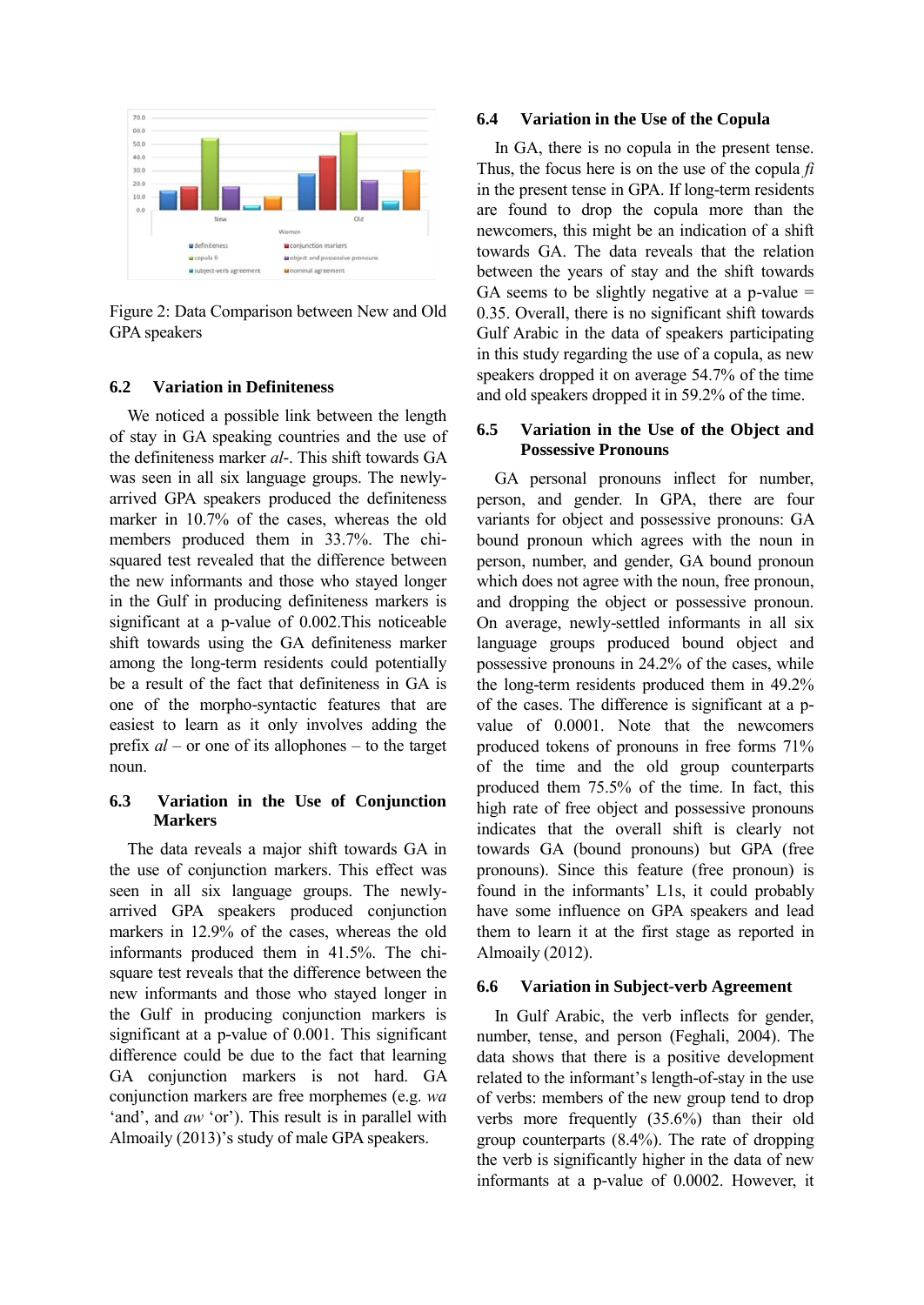seems that there is no development in acquiring agreement in the GA verbal system. Overall, the data revealed that all of the informants rarely produced the form of the verb that is used in GA (i.e. fully inflected verb forms that agree with the subject in number, gender, and person). Compare the overall percentage of new-comers who produced a fully inflected GA verb only in 5.2% of the total number of tokens, with that of old informants who produced it in 8.4%. Yet, the difference is not significant (p-value= 0.22). Note, the overall shift is clearly not towards GA, as the use of forms of verb markers which do not agree with the noun in gender, number, and person are predominant in the data of both new and old speakers.

### **6.7 Agreement in the NP and in the ADJP**

In GA, the adjectives agree with the head noun in gender, number, and definiteness (Feghali 2004, Smart 1990, Almoaily 2008). The data show that there is a little positive improvement in the occurrence of nominal agreement by the participants who stay long in the Gulf as compared to their new counterparts. We have noticed that long-term residents produce a few more tokens of noun-adjective agreement in number and gender than their new counterparts. The new informants produced agreement tokens in 19.3% of the total number of cases, while their long-term counterparts produced it in 26.6 % of the total number of cases. Although the difference is not statistically significant (p-value  $= 0.08$ ), and even though there is obviously a vast amount of variation within the groups, there seems to be a trend towards the acquisition of GA norms.

# **7 Conclusion**

The main aim of this study was to examine how to build and analyse a spoken corpus for a sociolinguistic investigation. Indeed, we expected to face difficulties when deciding on size, balance, representativeness, and annotation of our spoken corpus. Compiling and analysing the corpus for this investigation were the most demanding task and time-consuming task (see section 5). First, choosing GPA speakers who meet certain criteria and convincing them to participate in the interview was not an easy task. Many simply refused to be interviewed and many others were too busy to take part in this study. Also,

transcribing the interviews and choosing the appropriate transcription protocol for Arabic script presented greater challenges. The strategy we employed to overcome, or lessen the impact of these problems was by transcribing all our corpus files in a unified spelling system by using Arabic code instead of Roman code. It was very fruitful technique (see section 4).

The study also was aimed to investigate language variation in GPA resulting from the speakers' length of stay in the Gulf. The analysis suggests that this factor seems to have a little effect on informants 'choice between GPA linguistic variants. We expected long-residence speakers to produce more GA tokens than the newly-settled GPA speakers. They have made a significant shift to GA after spending ten years in the Gulf in two linguistic features only: definiteness and conjunction (p-value=0.002, pvalue=0.001) respectively. There are some factors which we believe could have had an effect on the informants' choice between the selected features' variants. This could potentially be a result of the fact that most of the informants are female maids living with a local family who mostly use GA when communicating with them, which could play a major role on the process of acquiring a language. This in turn leads them to rapidly learn the language of the host community and effortlessly adopt the system of Gulf Arabic (the target language). Another effect on the informants' choice between the selected feature variants is that it may depend more on the amount of GA input that GPA speakers receive during their stay in the Gulf (rather than the language of origin), different learning abilities to learn a language, and motivation.

We conclude this study with a set of recommendations for future research on this pidgin language. First, we suggest considering the role of input in pidgin formation. Second, we will conduct a comparison study to investigate male and female GPA production and effect of the language of the origin. Finally, it would be fruitful to conduct and computationally analyse more data-based studies of Arabic-based pidgins which are less known in the literature of non-Indo-European pidgin languages.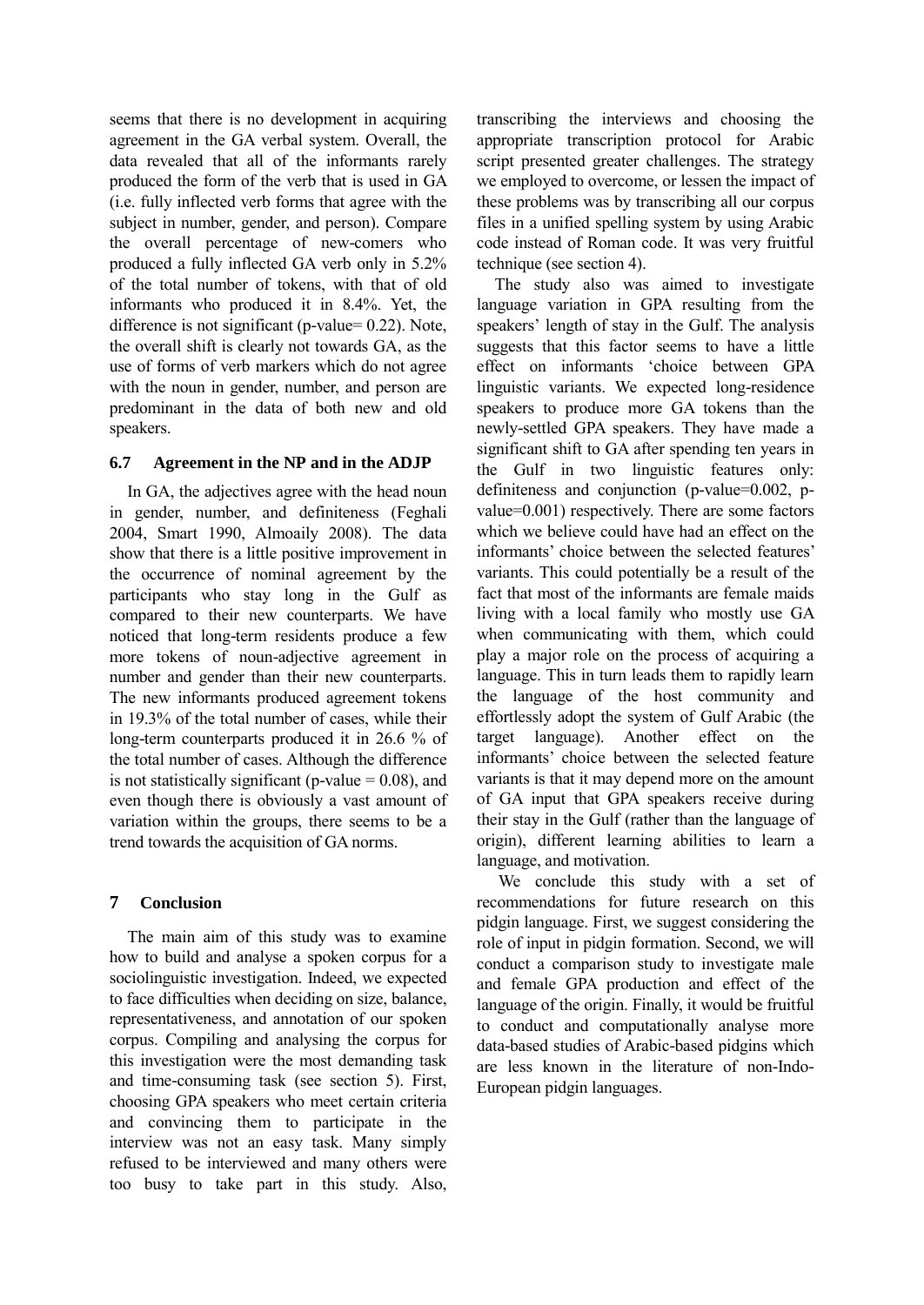#### **References**

- Abdullah Alfaifi and Eric S. Atwell. 2013. Arabic learner corpus v1: A new resource for arabic language research. Leeds.
- Abdul-Qadir Wiswall. 2002. Gulf pidgin: An expanded analysis, *unpublished pro-seminar paper,*  Ohio State University.
- Andrei A. Avram. 2013b. On the periphery of the periphery: Gulf Pidgin Arabic. *Proceedings of 10th Conference of Association* Internationale *de Dialectologie Arabe.* Qatar University, Doha.
- Andrei A. Avram. 2015. On the developmental stage of Gulf Pidgin Arabic. *In Arabic varieties: Far and wide. Proceedings of the 11th International Conference of AIDA* (p.87-98). Bucharest, Romania.
- Andrei A. Avram. A. 2014. Immigrant Workers and Language Formation: Gulf Pidgin Arabic*. Lengua y Migración,* 6 (2). 7- 40.
- Ashraf A. Salem. 2013. Linguistic Features of Pidgin Arabic in Kuwaiti. *English Language Teaching*, 6 (5). 105-110.
- Brian Joseph. 2004. On change in Language and change in language. *Language*, 80(3), 381-383.
- David. Evans. 2007. Corpus building and investigation for the Humanities. *University of Nottingham* http://www. corpus. bham. ac. uk/corpus-building. shtml.
- Emad A. Alghamdi. 2014. Gulf Pidgin Arabic: A Descriptive and Statistical Analysis of Stability. *International Journal of Linguistics* 6, no. 6, p.110.
- Françoise De Bel-Air. 2014. Demography, Migration and Labour Market in Saudi Arabia. *Gulf Research Center Knowledge for All.* Retrieved from http://gulfmigration.eu/media/pubs/exno/GLMM\_ EN\_2014\_01.pdf.
- Françoise De Bel-Air. 2018. Demography, migration and labour market in Saudi Arabia*.*
- Gisle Andersen. 2010. How to use corpus linguistics in sociolinguistics, in O'Keeffe A. & M. McCarthy (ads.), *The* Routledge handbook of corpus linguistics, 547-62. 1" ed. London: Routledge.
- Gomaa, Y. 2007. Arabic Pidginization: The Case of Pidgin in Saudi Arabic. *Journal of the Faculty of Arts, 19*, 85-120, Assiut University, Egypt.
- Habaka J. Feghali. 2004. Gulf Arabic: the dialects of Riyadh and eastern Saudi Arabia: grammar*,*

dialogues, and lexicon. *Springfield, VA, Dunwoody Press.*

- Hameed Y. Al-Zubeiry. 2015. Linguistic Analysis of Saudi Pidginized Arabic as Produced by Asian Foreign Expatriates. *International Journal of Applied Linguistics & English Literature*, 2(4), 47- 53.
- Heather Froehlich. 2015. Corpus analysis with AntConc. *Programming Historian*.
- Hussien Albakrawi. 2012. The linguistic effect of foreign Asian workers on the Arabic Pidgin in Saudi Arabia. *language* 2, no. 9.
- Jack R. Smart. 1990. Pidginization in Gulf Arabic: A first report. *Anthropological Linguistics,* 32, 83- 118.
- Jeff Siegel. 2004. Morphological Simplicity in Pidgins and Creoles, *Journal of Pidgin and Creole Languages,* 19: 139–62.
- Jenny Cheshire, Paull Kerswill, and Ann Williams. 2005. Phonology, Grammar and Discourse in Dialect Convergence. In: Peter Auer, France Hinskens, and Paull Kerswill (eds). *Cambridge: Cambridge University Press.*
- John H. McWhorter. 2004. The story of human language (Course Guidebook). Chantilly, VA: *The Teaching Company.*
- John R. Rickford and Faye McNair-Knox. 1994. Addressee and Topic Influenced Style Shift: a quantitative sociolinguistic study. In: Douglas Biber and Edward Finegan, (eds). Oxford: *Oxford University Press.*
- Kent Sakoda and Jeff Siegel. 2003. Pidgin grammar: An introduction to the creole English of Hawai'i. Honolulu, *Hawaii: Bess Press*.
- Kristen Precht. 2008. Sex Similarities and Differences in Stance in Informal American Conversation, *Journal of Sociolinguistics*, 12 (1) 89-111.
- Mark Sebba. 1997. Contact Languages: pidgins and creoles. *London, Macmillan*.
- Mohammad Almoaily. 2008. A data-based description of Urdu Pidgin Arabic. Unpublished MA dissertation, *Newcastle University*.
- Mohammad AlMoaily. 2012. Language Variation in Gulf Pidgin Arabic (Doctoral dissertation). *Newcastle University,* the United Kingdom.
- Munira Al-Azraqi. 2011. Pidginisation in the eastern region of Saudi Arabia: Media presentation. In *Arabic and the Media*, pp. 159-173. Brill.